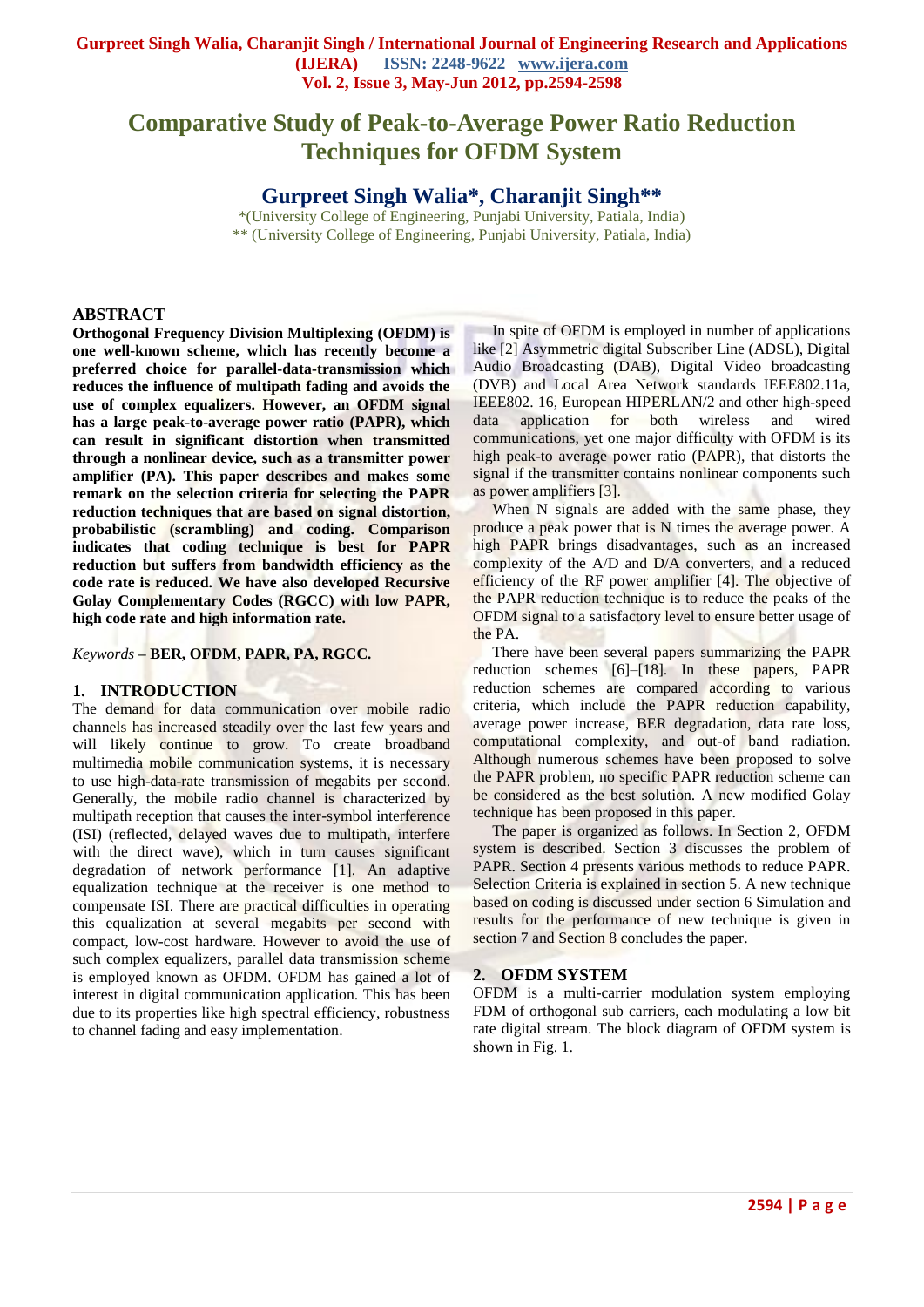

Figure 1. OFDM Block Diagram

 Consider we want to transmit data bits using OFDM:  $D = \{d_0, d_1, d_2, \dots\}$ . The first thing that should be considered in designing the OFDM transmitter is number of subcarriers required to send the given data [1]- [15]. Let us assume that there are N sub-carriers. Each sub-carrier is centered at frequencies that are orthogonal to each other  $(i.e. f_1, 2f_1, 3f_1, \ldots)$ . The second design parameter could be the modulation format that can be BPSK, QPSK, QAM etc. The data has to be first converted from serial stream into N parallel stream depending on the number of sub-carriers (N). These N parallel streams are individually converted into the required digital modulation format denoted as  $s = \{s_0, s_1, s_2, \dots, s_N\}$ , using constellation mapper which is essentially a Look up table (LUT). Modulated stream  $s = \{s_0, s_1, s_2, \dots, s_N\}$  is superimposed on the required orthogonal sub-carriers for transmission. The transmitted OFDM signal is given by,

$$
c(t) = \sum_{n=0}^{N-1} s_n(t) \sin(2\pi nt)
$$
 (1)

 The IFFT ensures orthogonality among sub carriers and is decoded exactly with a FFT on the receiver side.

#### **3. PROBLEM OF PAPR**

The transmit signals in an OFDM system can have high peak values in the time domain since many subcarrier components are added via an IFFT operation. A low PAPR allows the transmit power amplifier to operate efficiently, whereas a high PAPR forces the transmit power amplifier to have a large back-off in order to ensure linear amplification of the signal [5]. Additionally, a high PAPR requires high resolution for the receiver A/D converter, since the dynamic range of the signal is much larger for high PAPR signals. High resolution A/D conversion places a complexity and power burden on the receiver front end.

 The PAPR of the continuous transmitted signal (1) is measured by,

$$
PAPR = \frac{Max\{|c(t)|^{2}\}}{E\{|c(t)|^{2}\}}
$$
 (2)

where  $E\{(\bullet)\}\$ is expected value.

 The discrete time baseband OFDM signals, which constitute the output of the IFFT block, are transformed to continuous time baseband OFDM signals by a low-pass filter called DAC, where the peak power can be increased while maintaining a costant average power. Usually, the PAPR of the continuous time baseband OFDM signals is larger than that of the discrete time baseband OFDM signals by 0*.*5∼1*.*0 dB [7].

## **4. PAPR REDUCTION TECHNIQUES**

PAPR reduction techniques are discussed in the following section.

#### 4.1 Signal Distortion Techniques

These techniques reduce the amplitude of samples whose power exceeds a certain threshold by non-linearly distorting the OFDM signal at or around the peaks. There are number of ways to implement signal distortion.

- **Clipping** 
	- Windowing
- Cancellation

 One simplest approach of reducing the PAPR is to *clip* the amplitude of the signal to a fixed level [6].

$$
y = \begin{cases}\n-A & (if x < -A) \\
x & (if -A \le x \le A) \\
A & (if x > A)\n\end{cases}
$$

where *x* denotes the signal before clipping and *y* denotes the signal after clipping. The pseudo-maximum amplitude in this approach is referred to as the clipping level and denoted by *A*. In other words, any signal whose amplitude exceeds clipping level *A* will saturate its amplitude to the clipping level *A*. However it is definitely the simplest solution, but two major problems arises, first is self-interference which degrades the BER and second is level of the out-of-band radiation increases.

 In [7] *windowing*, large signal peaks are multiplied with a certain non-rectangular window. A Gaussian shaped window functions (cosine, Kaiser, and hamming windows) is proposed for this. To minimize the out-of-band interference, ideally the window should be as narrowband as possible and the window should not be too long in the time domain because that implies that many signal samples are affected, which increases the BER.

 In [9] another approach linear *peak-cancellation*, in which a time-shifted and scaled-reference function is subtracted from the OFDM signal; such that each subtracted reference function reduces the peak power of at least one signal sample. One example of a suitable reference signal is a raised cosine window. A comparison of the three described signal distortion techniques is given in [8].

4.2 Scrambling Techniques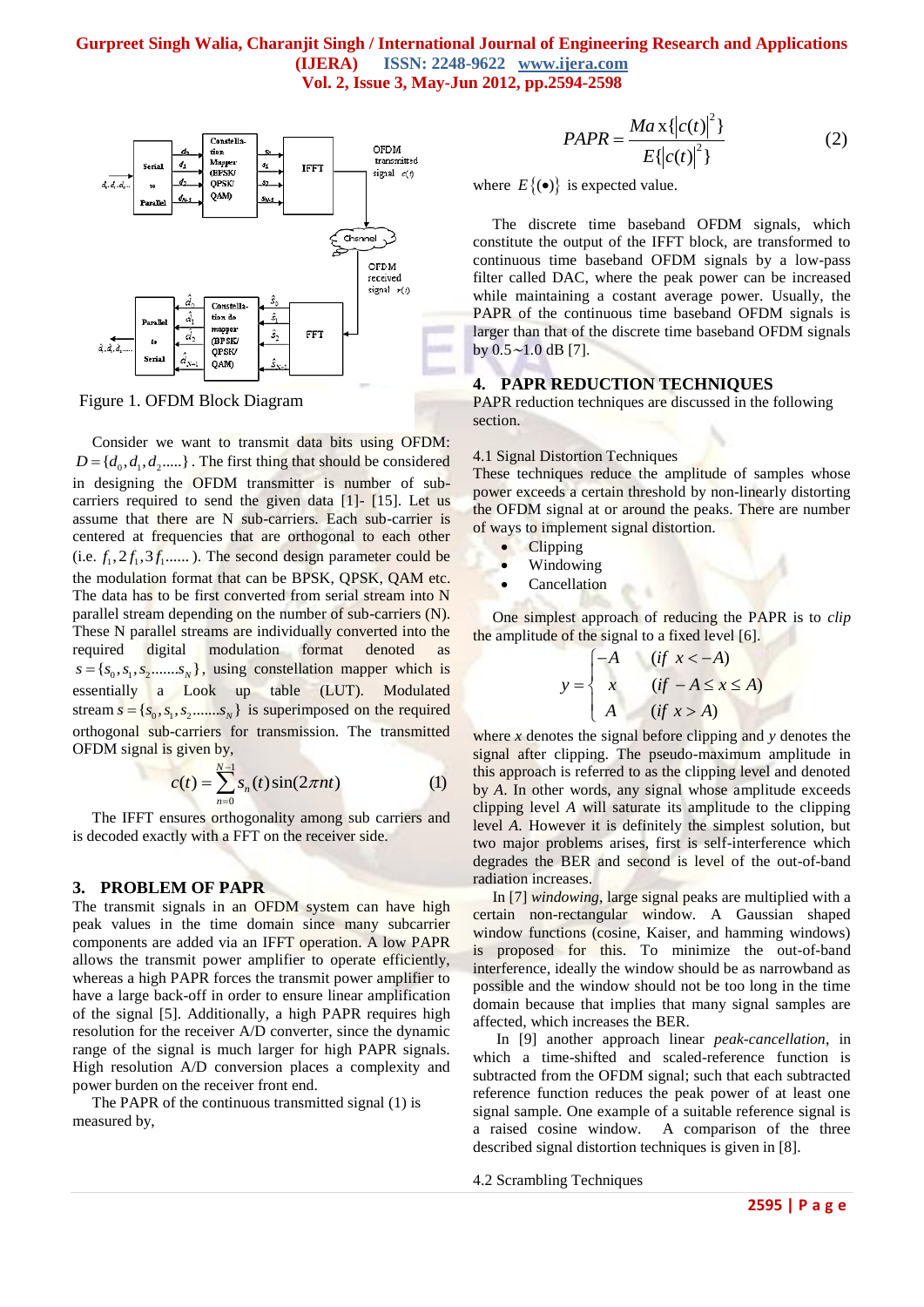There are two techniques based on scrambling i.e. *Selected Mapping* (SLM) and *Partial Transmit Sequence* (PTS). In SLM method [10], input data block is subjected to scramble or (rotation in phase) by U different phase sequence. The IFFT of resulting data sequence generates a new sequence, among which the one with the lowest PAPR is selected for transmission. In another approach that is PTS [11]*,* data block is partitioned into non-overlapping sub blocks and each sub block is rotated with a statistically independent rotation factor. The rotation factor, which generates the time domain data with the lowest peak amplitude, is also transmitted to the receiver as side information. The difference between the two is that the first applies independent scrambling rotations to all SCs, while the latter only applies scrambling rotations to groups of SCs.

 The modernized SLM in which complex baseband signal is separated into real and imaginary part [12], by doing so the computational complexity can be reduced and concluded that MSLM technique reduces PAPR about 0.50db more as compared to traditional SLM technique.

### 4.3 Coding Techniques

The PAPR value can be reduced by using a code that only produces OFDM symbols for which the PAPR value is below some threshold. As given in the table [13], [14], it can be seen that by avoiding the transmission of codeword having higher PAPR, reduction in PAPR can be achieved. This can be done by block coding the data such that a 3 bit data word is mapped on to a 4 bit code word, the set of permissible words does not contain those that result in excessive PAPR. For example, avoid four words that result in the maximum PAPR of 16.00W and another four words result in PAPR of 9.45W. It is clear that we could reduce the PAPR of this multicarrier signal. However, a look-up table may be used if  $N$  is small. On the other hand, Golay complementary sets may be used to generate polyphase sequences with low PAPR. In [3], [15],[16] authors used the Golay complementary sequences to achieve the PAPR reduction, in which more than 3-dB PAPR reduction had been obtained. Codes with error correcting capabilities has been proposed in [17] to achieve more lower PAPR for OFDM signals by determining the relationship of the cosets of Reed-Muller codes to Golay complementary sequences. While these block codes reduce PAPR, they also reduce the transmission rate, significantly for OFDM systems with large number of subcarriers. An adaptive coding technique has been proposed by Zafar et al. [18] for reducing PAPR in COFDM to achieve reduction in PAPR as well as error correction capability. The adaptive approach has been adopted in order to reduce hardware for a slight increase in complexity.

## **5. CRITERIA FOR SELECTION OF PAPR REDUCTION TECHNIQUE**

A number of factors must be considered while selecting a specific technique for PAPR reduction. These factors include PAPR reduction capability, distortion, rate hit, side information, complexity, power increase in the transmit

signal, BER increase at the receiver, computation complexity increase and so on. It is shown in the table 1

Table1. Comparison of various PAPR reduction techniques

## **6. RECURSIVE GOLAY COMPLEMENTARY CODES**

V. Tarokh [19] has found a lower bound for achievable coding rate depending on the length of the code, minimum Euclidian distance, and maximum PAPR. The value of lower bound for the PAPR increases by increasing the coding rate. The need for low PAPR and at the same time overcoming the lower bound of coding rate has motivated us to develop recursive Golay complementary codes with low PAPR, high code rate and high information rate.

*Definition.* Two N-valued complex sequences x and y are called Recursive Golay Complementary Pairs (RGCP) if

- They are Golay complementary pairs.
- If Pav is the average power of the constellation,

$$
+ P_{y} \leq 2NP_{av}
$$

where  $x \approx y$ 

 $P_{\rm x}$ 

| <b>Method</b>                                 | <b>Clipping</b> | <b>Selected</b><br><b>Mapping</b> | <b>Partial</b><br><b>Transmit</b><br><b>Sequence</b> | Coding         |
|-----------------------------------------------|-----------------|-----------------------------------|------------------------------------------------------|----------------|
| <b>PAPR</b><br><b>Reduction</b><br>capability | High            | Medium                            | Medium                                               | High           |
| <b>Distortion</b>                             | Yes             | N <sub>0</sub>                    | No                                                   | N <sub>0</sub> |
| <b>Rate hit</b>                               | Low             | $Low-$<br>High                    | Low-<br>High                                         | High           |
| <b>Side</b><br><b>Information</b>             | N <sub>0</sub>  | Yes                               | Yes                                                  | N <sub>0</sub> |
| <b>Complexity</b>                             | Low             | $Low-$<br>High                    | Low-<br>High                                         | High           |
| <b>Power</b><br><b>Increased</b>              | No              | N <sub>0</sub>                    | N <sub>0</sub>                                       | N <sub>0</sub> |
| <b>BER</b><br>degradation                     | Medium          | High                              | High                                                 | Low            |

up by 3dB.

*Proof.* By virtue of Theorem 1 and the fact that the instantaneous power of each code is always non-negative, we have

**Theorem 1.** The PAPR achieved by any RGCS is bounded

(3)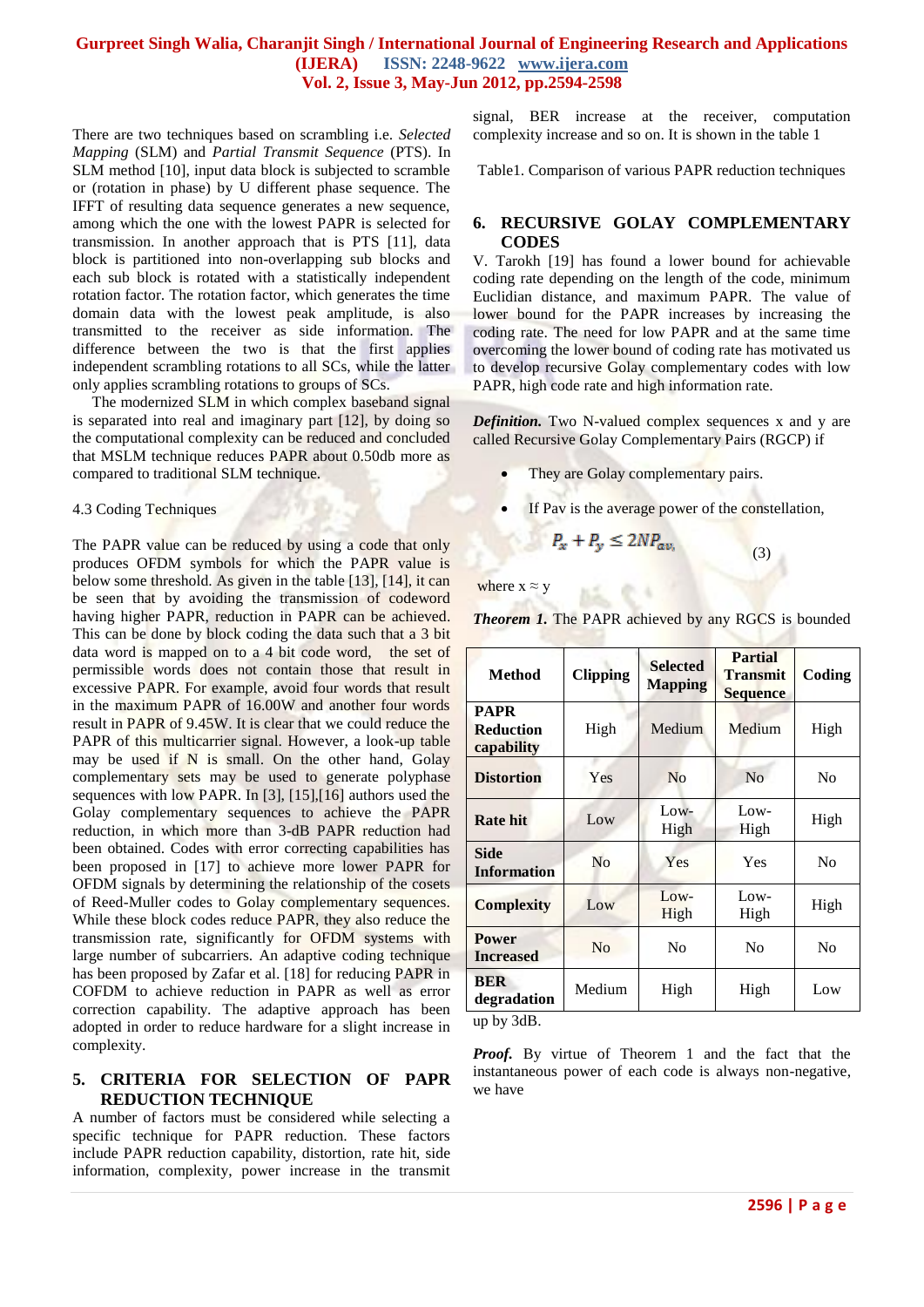$$
PAPR(x) = \frac{\max_{t} \{p_x(t)\}}{p_x}
$$
  
\n
$$
\leq \frac{p_x(t) + p_y(t)}{NP_{av}}
$$
  
\n
$$
\leq 2 = 3dB.
$$
 (4)

With the help of following theorems, we will find a way to develop recursive golay codes.

*Theorem 2.* The property of being Recursive Golay complementary pairs is invariant under the following transformations:

- $\bullet$  Reflection w.r.t the origin
- Reflection w.r.t both axes.
- Multiplication of one or both sequences by a complex number with magnitude 1.
- Reflection w.r.t the bisectors of all regions.
- Rotation.

In all of these cases, the power of the sequences is preserved.

*Theorem 3.* If  $x \approx y$  then,

.  $\hat{x} \approx \hat{y}$ a.  $\hat{x} \approx \hat{y}$ <br>b.  $x \approx \hat{y}^*$ c.  $x | y \approx x |- y$  $d. x \downarrow y \approx x \downarrow -y$ 

Specifically, if  $x \approx y$  each with size N, then the following sequences are Recursive Golay pairs:

- 1)  $\pm [j](x|y) \approx \pm [j](x|-y)$
- 2)  $\pm [j](x \downarrow y) \approx \pm [j](x \downarrow -y)$
- 3)  $\pm [j](x|y) \approx \pm [j](\hat{y}^*|-\hat{x}^*)$
- 4)  $\pm [j](x \downarrow y) \approx \pm [j](\hat{y}^* \downarrow \hat{x}^*)$
- 5)  $\pm [j](x \downarrow -y) \approx \pm [j](\hat{y}^* \downarrow \hat{x}^*)$

## **7. SIMULATION RESULTS**

**2597 259 259 259 259 259 259 259 259 259 259 259 259 259 259 259 259 259 259 259 259 259 259 259 259 259 259 259 259 259 259 259 259 259 259 259 259** In this section, we present simulation results for PAPR reduction performance of recursive golay complementary codes. The CCDFs of PAPR (the probabilities that the PAPR of OFDM signal exceeds a given  $PAPR_0$  are numerically obtained for the no coding, golay coding and modified golay coding. Comparison of PAPR, Code Rate and Information rate performance of the constructed codes with [17] show that the proposed codes are able to achieve twice the information rate. Fig. 2 shows CCDF plot for simple Golay complementary sequence and the proposed Recursive Golay complementary sequence. From Fig. 2 it has been concluded that the PAPR of recursive Golay code

is bounded up to 3.6dB. Also for  $N = 256$  the coding rate of  $2 * 50 / (4 * 256) = 9.7%$  has been achieved while the PAPR remains bounded up to 3.6.

## **8. CONCLUSION**

We reviewed the problem in multicarrier signal due to high PAPR. Various PAPR reduction techniques and criteria for the selection of these techniques have also been discussed. In this paper generation of Recursive Golay complementary sequence has been proposed. Results show that the PAPR of the constructed sequences is bounded up to 3.6 dB, and the information rate is twice as the rate for Golay QPSK codes. For  $N = 256$  the coding rate of 9.7% has been achieved while the PAPR remains bounded up to 3.6 dB.

## **REFERENCE**

- [1] Bingham J A C, Multicarrier Modulation for data Transmission: An Idea Whose Time Has Come, *IEEE Comm. Mag*., May 1990, 5-14.
- [2] Sumathi S., Peak to Average Power Ratio Reduction of OFDM Signal, *IEEE Indicon Conference,* Chennai, India, Dec. 2005, 11-13.
- [3] S. Boyd, Multi-tone signals with low crest factor, *IEEE Trans. Circuits Systems*, 33(10), Oct. 1986, 1018–1022.
- [4] Lin Chen et.al, Research on Peak-to-Average Power Ratio Reduction of an OFDM Signal, *IEEE Int. Conference Neural Networks & Signal Processing Zhenjiang,* China, June 8~10, 2008.
- [5] Andrea Goldsmith, *Wireless Communications* (Cambridge University Press, 2005).
- [6] Xiaodong Li and Leonard J. Cimini., Effects of clipping and Filtering on the Performance of OFDM, *Proc. IEEE VTC ''97*, 1997*,* 1634 - 1638.
- [7] Richard van Nee and Arnout de Wild, Reducing the peak to average ratio of OFDM, *Lucent Technologies Bell Labs, IEEE VTC* , 1998.
- [8] Yong Soo Cho, PAPR Reduction, *MIMO-OFDM Wireless Communications with MATLAB*, 7 (John Wiley & Sons, 2010) 227-268.
- [9] Lei Wang, Kyongkuk Cho, Dongweon Yoon and Sang Kyu Park, A Recoverable Peak Cancellation Technique for PAPR Reduction of OFDM Signals, *Department of Electronics and Computer Engineering* Hanyang University Seoul, Korea.
- [10]Bauml, R.W., Fischer, R.F.H., and Huber, J.B., Reducing the peak to average power ratio of multi carrier modulation by selective mapping, *IEEE Electronics Letters*, Vol.32, Oct 1996.
- [11] Muller, S.H., and Huber, J.B., OFDM with reduced peak to average power ratio by optimum combination of partial transmit sequences, *IEEE Electronics letters*, Vol.33, Feb 1997.
- [12]Shazia Shireen, A Comparison of Peak to Average Power Reduction Schemes for OFDM, *International Journal of Technology And Engineering System (IJTES),2(2), Jan –March 2011.*
- [13]Wilkison, T.A. and Jones, A.E., Minimization of the peak to mean envelope power ratio of multicarrier